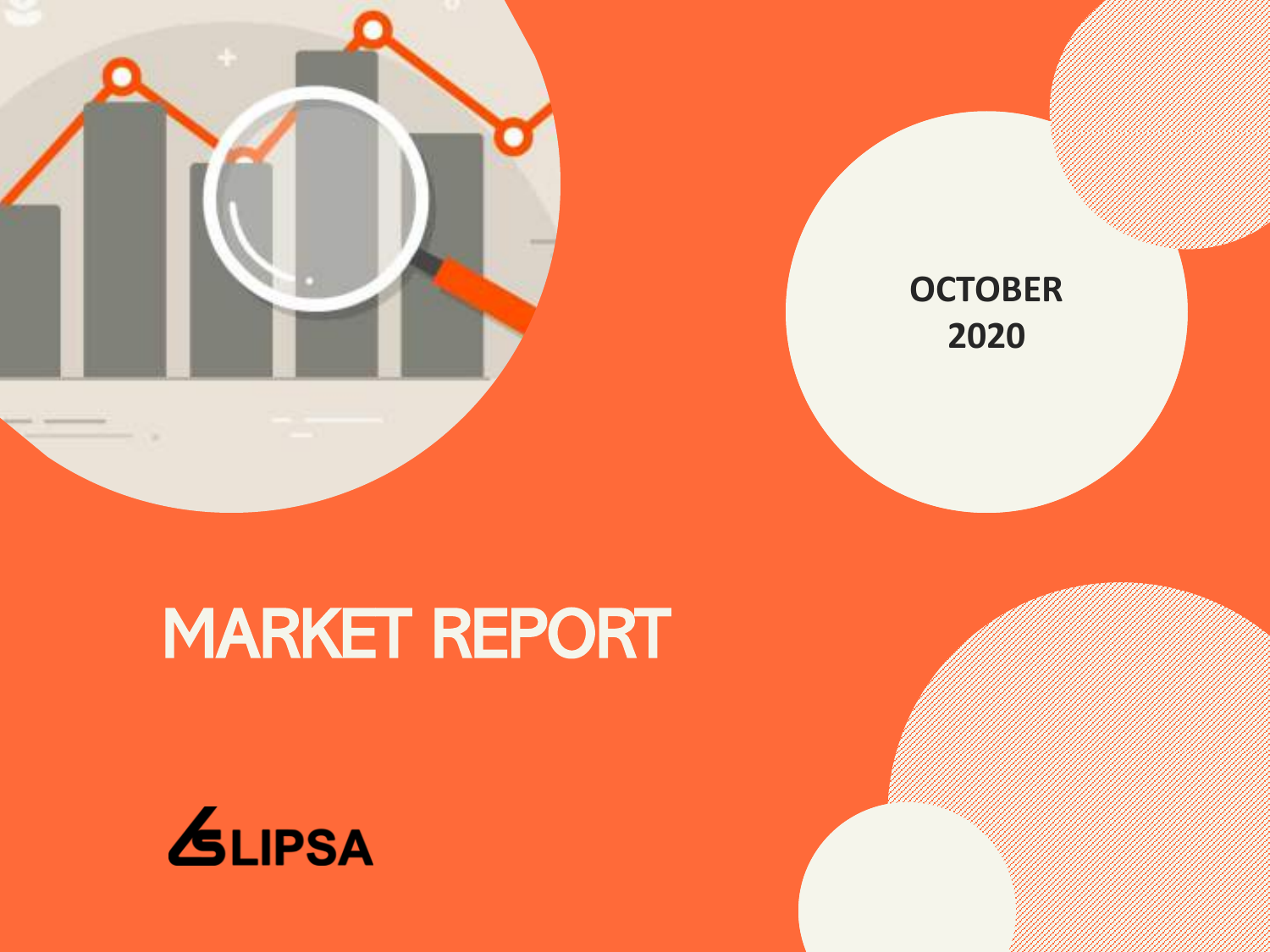

- 01 Evolution of [reference](#page-2-0) markets
- [Biofuels](#page-5-0)
- 03 Market [Balance](#page-8-0)
- [Palm Oil](#page-8-0)
- [Lauric](#page-12-0) Oils
- [Sunflower](#page-13-0) Oil
- [Soybean](#page-15-0) Oil
- [Rapeseed](#page-17-0) Oil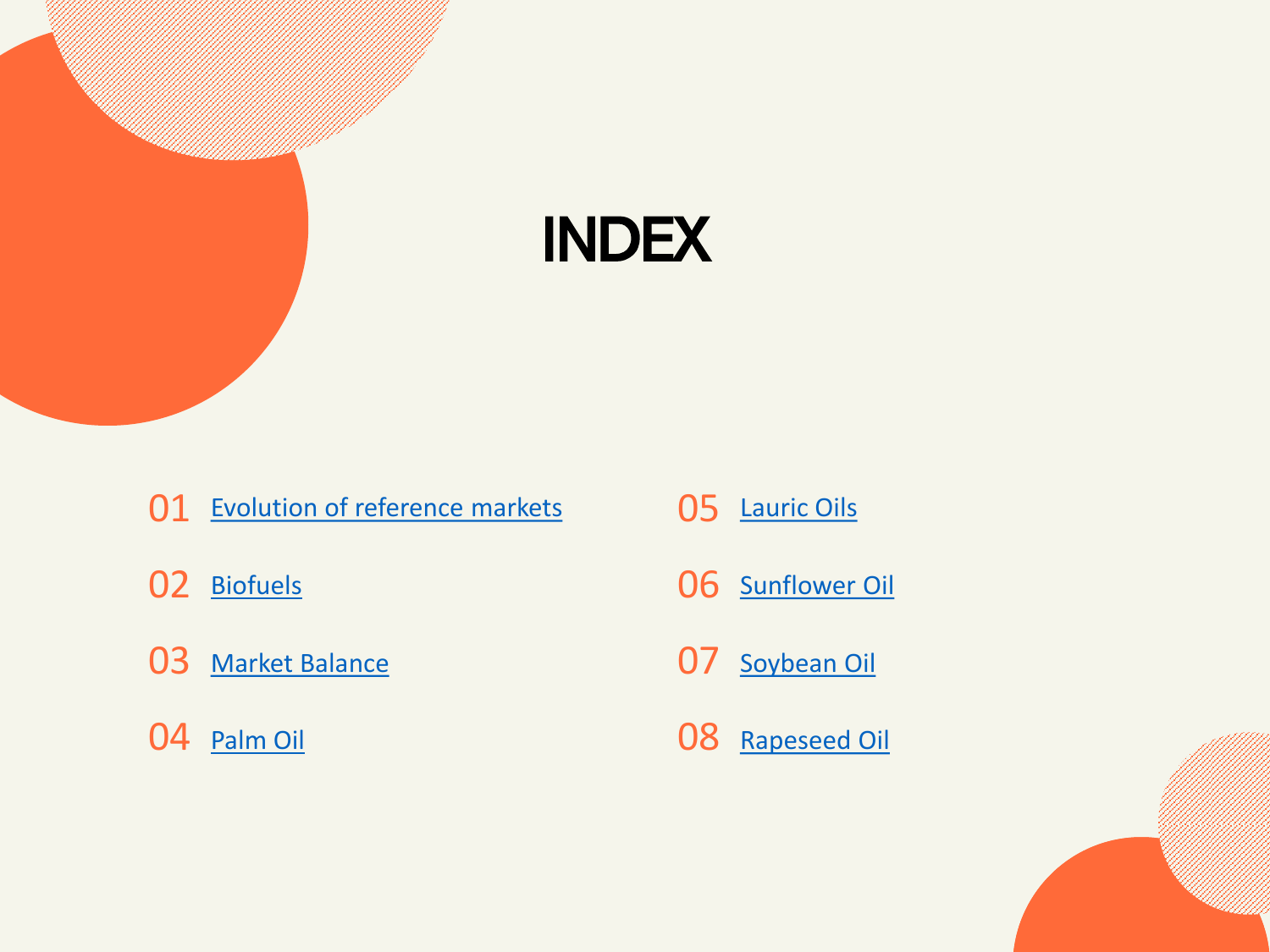# <span id="page-2-0"></span>1. EVOLUTION OF REFERENCE MARKETS



|                                          |                       | 30/09/2020 | 31/10/2020 | <b>Unidad</b> | <b>Dif</b> | Dif $%$ |
|------------------------------------------|-----------------------|------------|------------|---------------|------------|---------|
| <b>Crude Palm Oil (December)</b>         | <b>FOB MALASYA</b>    | 2714       | 3177       | MYR/MT        | 463        | 17,1%   |
| <b>Crude Palm Oil (December)</b>         | <b>CIF RDM</b>        | 717,5      | 770        | USD/MT        | 53         | 7,3%    |
| <b>CCNO Phil/Indo (Dec/Jan)</b>          | <b>CIF RDM</b>        | 1045       | 1170       | USD/MT        | 125        | 12,0%   |
| <b>CPKO (Dec/Jan)</b>                    | <b>CIF RDM</b>        | 800        | 890        | USD/MT        | 90         | 11,3%   |
| <b>Crude Sunflower Oil (Jan/Feb/Mar)</b> | <b>FOB 6 PORTS</b>    | 905        | 1000       | USD/MT        | 95         | 10,5%   |
| <b>Crude Rape Oil (Nov/Dec/Jan)</b>      | <b>FOB DUTCH MILL</b> | 770        | 795        | E/MT          | 25         | 3,2%    |
| <b>Crude Soya Oil (December)</b>         | <b>FOB DUTCH MILL</b> | 750        | 775        | E/MT          | 25         | 3,3%    |
|                                          |                       |            |            |               |            |         |
| <b>EUR/USD</b>                           | <b>SPOT</b>           | 1,1714     | 1,1647     |               | $-0,0067$  | $-0,6%$ |
| <b>USD/MYR</b>                           | <b>SPOT</b>           | 4,1530     | 4,1510     |               | $-0,0020$  | 0,0%    |
|                                          |                       |            |            |               |            |         |
| <b>Brent Crude</b>                       | <b>SPOT</b>           | 40,95      | 37,94      | US \$/ BRL    | $-3,01$    | $-7,4%$ |
| <b>Gas Oils</b>                          | <b>SPOT</b>           | 329.5      | 305        | US \$/ MT     | $-24.5$    | $-7,4%$ |

During October the upward trend that began in May continued for all vegetable oils. Production was below expectations, mainly in palm, sunflower and coconut, in addition to a complicated cycle start for soybean in South America, coupled with strong buying interest from China as main reasons.

Nonetheless, during the last days of the month, the deepening of the sanitary crisis affected prices in general. The energy sector was the most affected.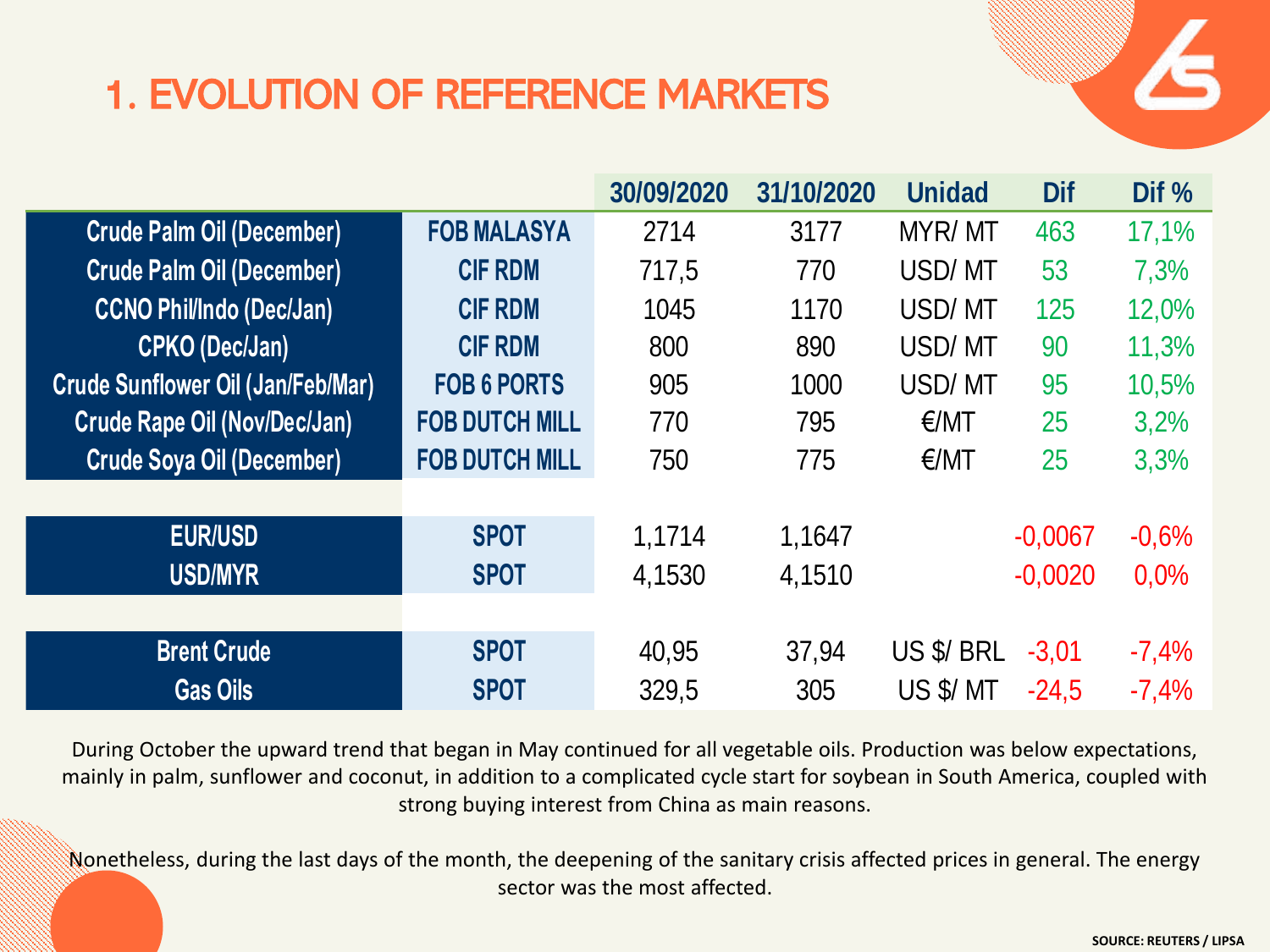# 1. EVOLUTION OF REFERENCE MARKETS



Tropical oils continued their rise in price in October. Coconut oil reached its highest price in 2 years, whilst palm and palm kernel oils had the highest prices since January.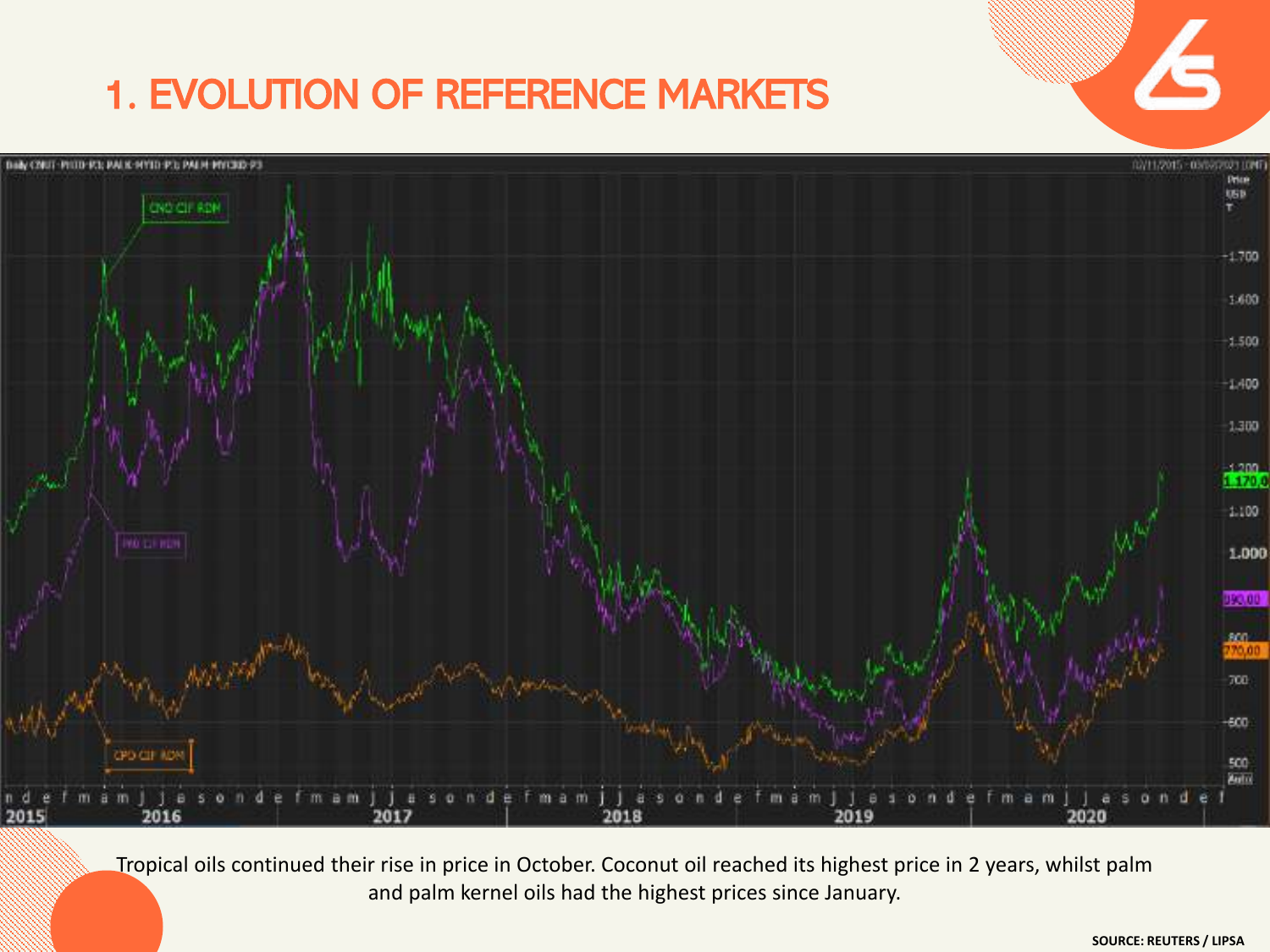# 1. EVOLUTION OF REFERENCE MARKETS



The sunflower oil price continues firm approaching its maximum price in 7 years and continues above the rapeseed values. Soybean oil continues supporting the overall oil market.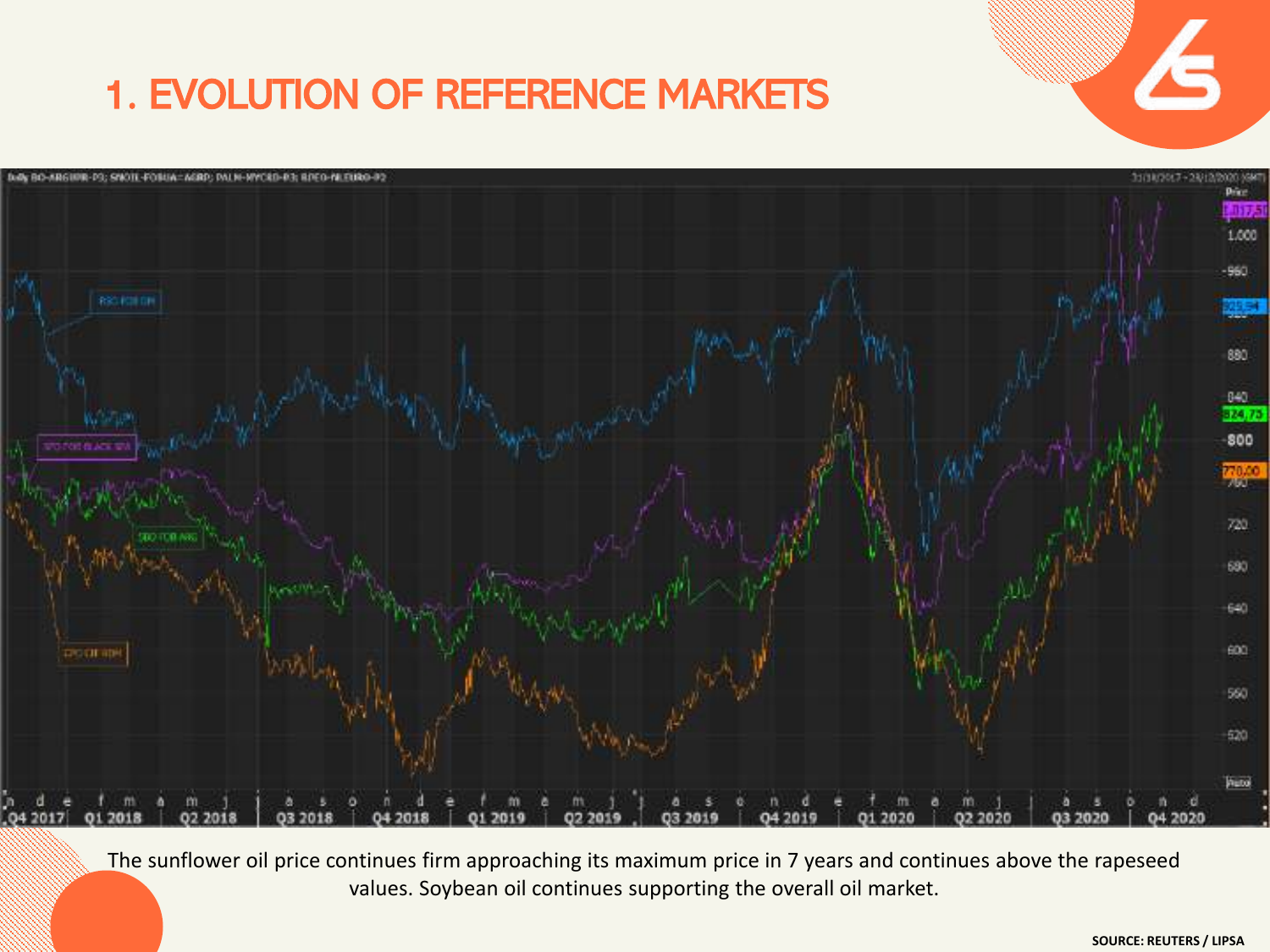#### <span id="page-5-0"></span>2. BIOFUELS



#### CPO vs. Gasol



Spread of palm, rapeseed and soybean oil over crude oil



**With a new worsening of the health crisis, fears about demand in the fuel sector have returned, leading to the price of crude oil dropping to its lowest level since June.** The spread between CPO - Gasoil is historically high, and the same occurs with other oils.

**Here is the main risk of pressure on prices: will biodiesel programs continue to be financed at this cost level?**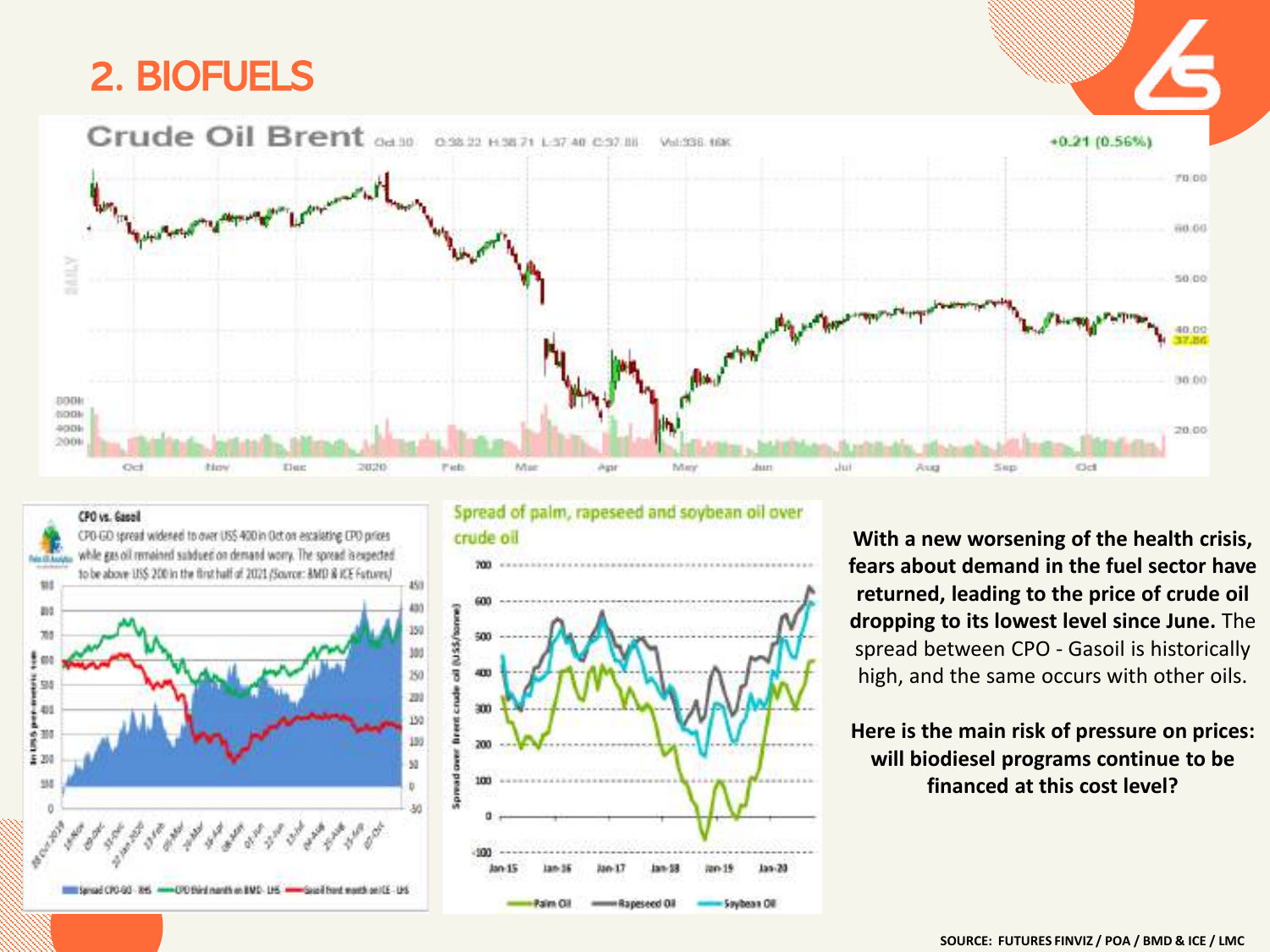#### 3. MARKET BALANCE: Supply & Demand



**HL WORL** 



**Oil World expects an accurate balance in 2020/21 for the 17 major oils and fats, despite the recovery in production.**  The low stocks which ends 19/20 added to an incipient recovery of the demand would leave a relation Stock/Consumption of 13.2%, the lowest of the last 4 campaigns. The situation of the sunflower is practically already assessed, with a large part of the world crop being harvested. However, many questions remain in the case of palm and soya.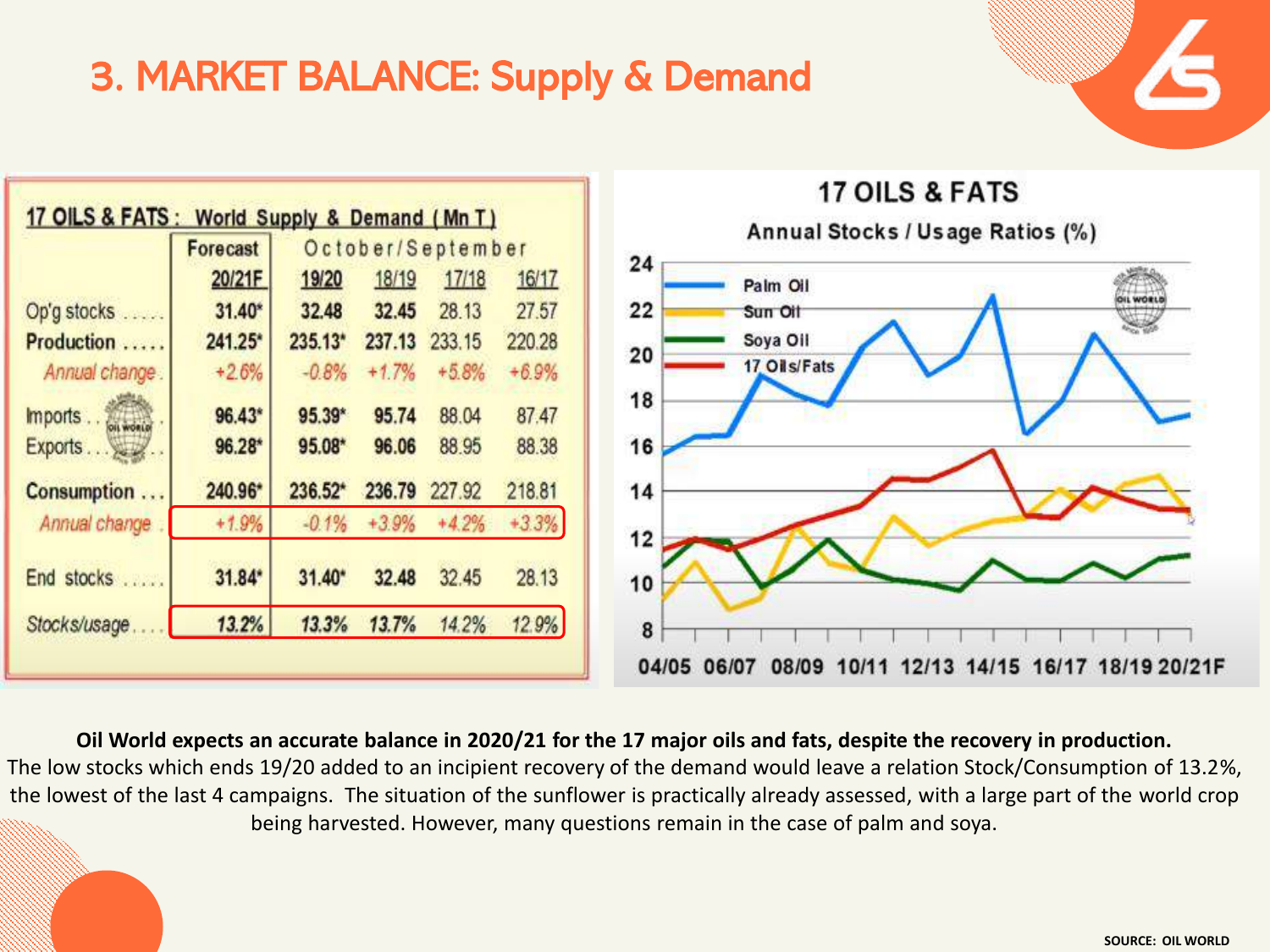#### 3. MARKET BALANCE: China & India

| October / September |        |        |       |       |  |  |  |  |  |
|---------------------|--------|--------|-------|-------|--|--|--|--|--|
|                     | 20/21F | 19/20  | 18/19 | 17/18 |  |  |  |  |  |
| Soya oil            | 3850*  | 3650*  | 3000  | 3019  |  |  |  |  |  |
| Sunflower oil       | 2300*  | 2577*  | 2328  | 2484  |  |  |  |  |  |
| Rapeseed oil        | $120*$ | $60*$  | 62    | 279   |  |  |  |  |  |
| Palm oil            | 8850*  | 8000*  | 10042 | 8841  |  |  |  |  |  |
| Palmkern oil.       | $140*$ | $125*$ | 147   | 140   |  |  |  |  |  |
| Coconut oil         | $6*$   | $5*$   | 9     | 5     |  |  |  |  |  |
| Total               | 15266* | 14417* | 15588 | 14768 |  |  |  |  |  |

#### Year on Year change (%) in India edible oil stocks India edible oil stock year-on-year deficit narowed for five months **Fairs OJ Analysiss** straight as of beginning of October after usage increased ahead Diwali festive season (Source: SEA India) -200 metric too  $-100$  $-600$ ٠  $-800$  $\frac{2}{8}$ -1000  $\frac{6}{2}$ -1200 E  $-1400$  $-1000$ Oct '19 Nov Dec Jan. Feb Mar Apr '20 May Jun'20 Jul '20 Aug Sept Oct '20 vs. Oct '15 vs. '19 vs. '20 vs. '20 vs. '20 vs. vs. Apr '20 vs. vs. Jun vs. Jul '20 vs. '20 vs. vs. Oct Dec Jan '19 Feb May '19  $'19$ Aug Sept Nov Mar  $19 -19$ '18  $18$  $19'$  $19$ 19 '19  $19.76$

#### 4.17: CHINA: BALANCE SHEET - 4 MAIN VEGETABLE OILS (KT)

|                  |       | Palm oil |       |       | Soy oil |             |       | Rape of |       |       | Sum oil |       |            | Total 4 olis |       |
|------------------|-------|----------|-------|-------|---------|-------------|-------|---------|-------|-------|---------|-------|------------|--------------|-------|
|                  | 18/10 | 19/20    | 20/21 | 18/19 | 1920    | 20/21       | 18/19 | 19/20   | 20/21 | 18419 | 19/20   | 20/21 | $8 + 9$    | 19/20        | 20/21 |
| Cary-in stocks   | 520   | 434      | 406   | 1939  | 1087    | 993         | 1045  | 822     | 494   | 27    | 33      | 42    | 3530       | 2376         | 1934  |
| Production       |       |          | 0     | 15126 | 16343   | 17205       | 5814  | 5619    | 5843  | 468   | 522     | 549   | 21408      | 22483        | 23597 |
| Imports          | 6795  | 6791     | 7100  | 783   | 980     | 800         | 1479  | 1718    | 1700  | 1020  | 1768    | 1590  | 10077      | 11247        | 11190 |
| Exports          | 31    | 30       | 30    | 200   | 倾       | 170         | f.    | 6       | 7     | 2     | 2       | 2     | 239        | 178          | 209   |
| Consumption      | 6850  | 6779     | 7076  | 16560 |         | 17277 17882 | 7509  | 7659    | 7600  | 1480  | 2278    |       | 2141 32399 | 33004        | 34698 |
| Carry-out stocks | 434   | 406      | 400   | 1087  | 鳉       | 945         | 822   | 494     | 430   | 33    | 42      | 38    | 2376       | 1934         | 1814  |
| \$300KS-T0-125B  | 軽     | 6%       | 统     | 滁     | 6%      | $55 - 50$   | 封架    | 6%      | 6%    | Pi)   | 26      | 话     | 7%         | 5%           | 3%    |
|                  |       |          |       |       |         |             |       |         |       |       |         |       |            |              |       |

**China** is the one leading the purchases during the last month. **The main concern is whether it is anticipating future purchases or responding to genuine demand.** India has already made a good restocking.

Both countries are expected to increase their purchases by 20/21, and to shift from SFO to other oils.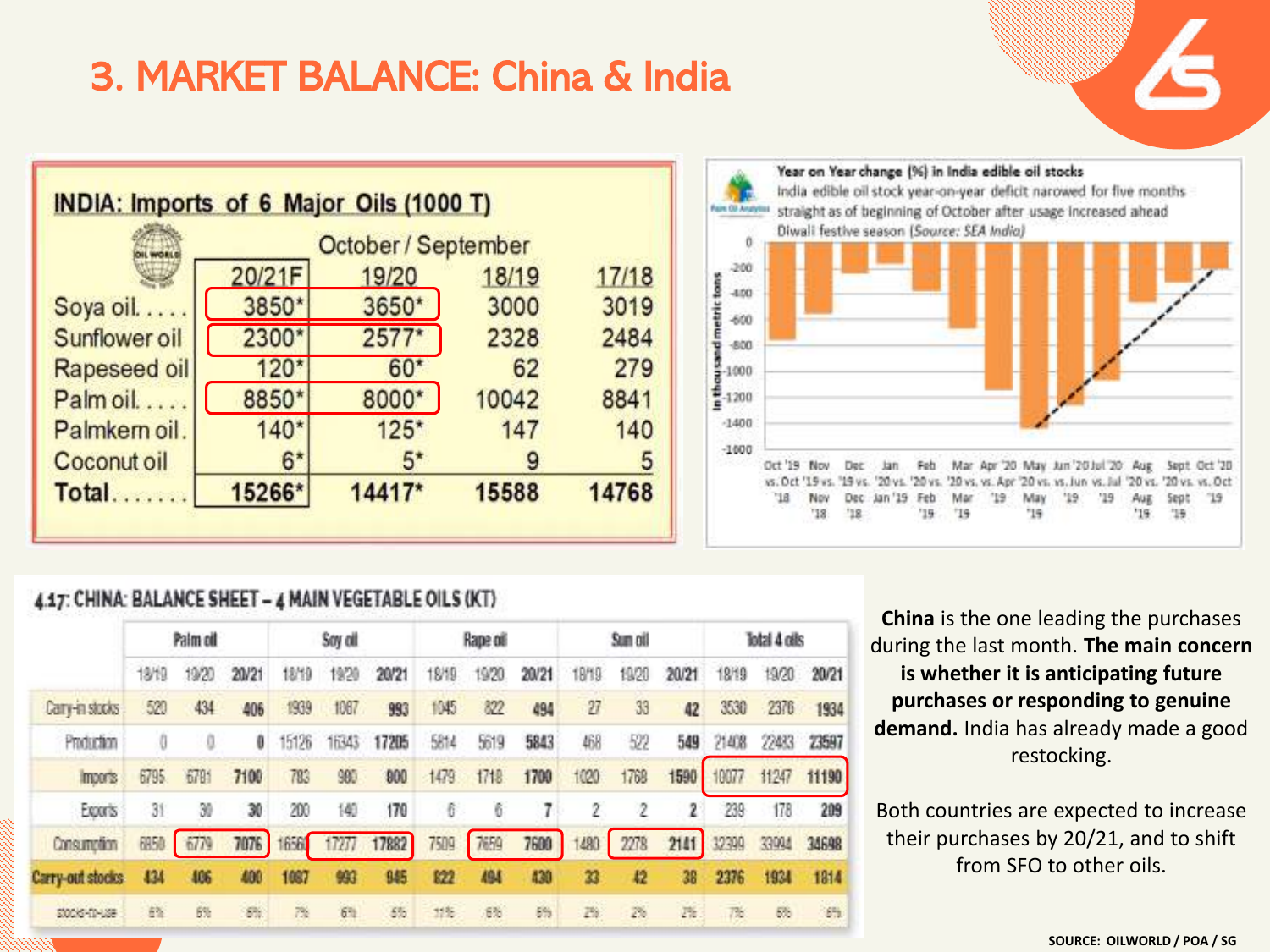### <span id="page-8-0"></span>4.1 PALM OIL: Malaysia

### Malaysia's monthly CPO exports and destination



**Exports continue improving in Malaysia. +4.32% in October according to Amspec.** 

**Production in Malaysia is suffering from the short-term effects of La Niña and the restrictions affecting operations and the hiring of foreign manpower.**

|            | SPPOMA 1-25 Oct 2020 vs. 1-25 Sept 2020 |  |
|------------|-----------------------------------------|--|
| FFB yield  | $: -16.33%$                             |  |
| OER        | $: +0.52%$                              |  |
| Production | $: -13.59%$                             |  |







#### **SOURCE: POA / AMSPEC / CGS CIMB / MPOB**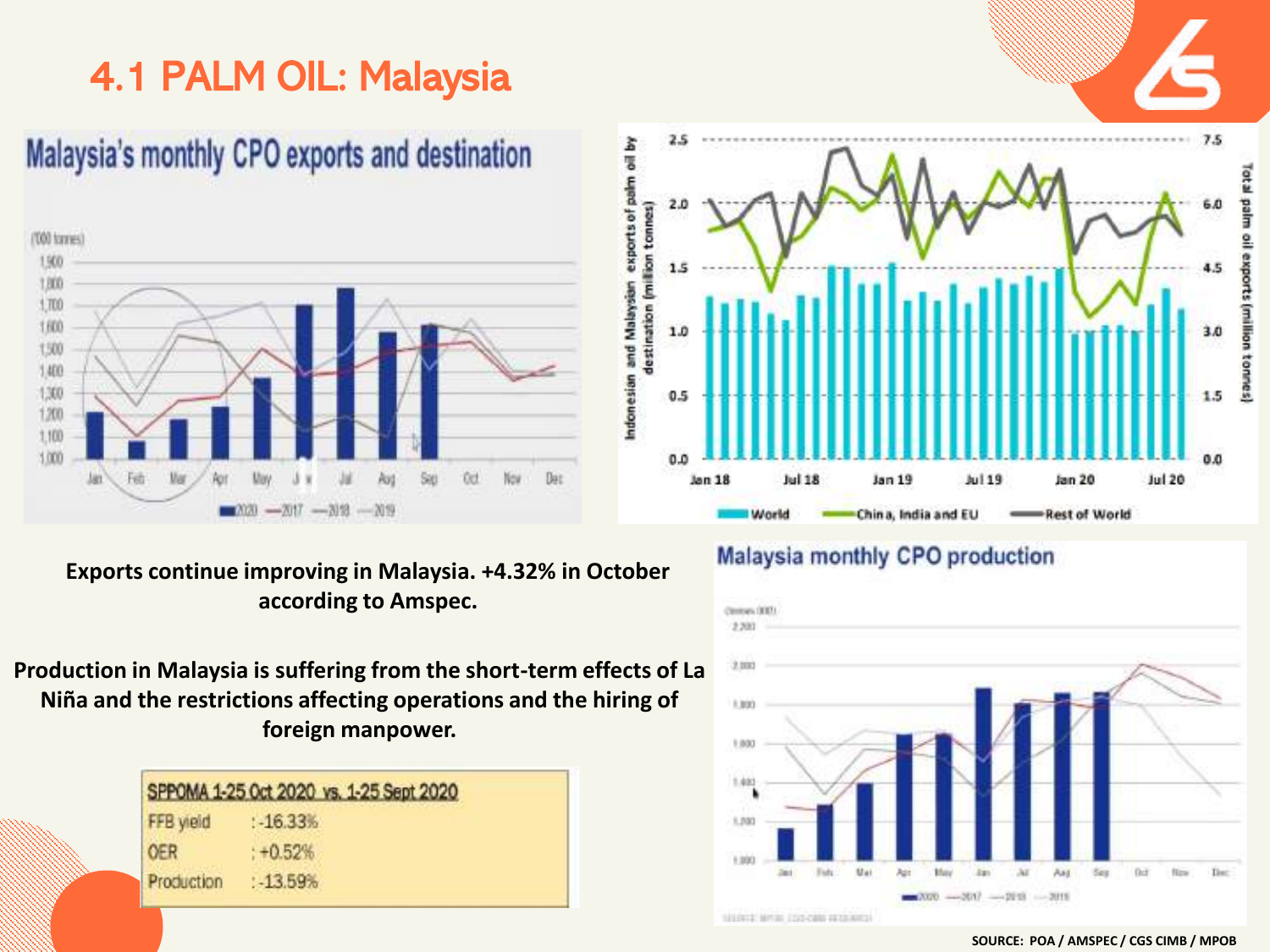#### 4.2 PALM OIL: Indonesia







Production

down 5.50%

# Bloomberg Sept 2020 Indonesia palm oil S&D survey

|                      | Sept-20 (est) | Aug-20 | Change   | % Change |
|----------------------|---------------|--------|----------|----------|
| Production           | 4.700         | 4.804  | $-0.104$ | $-2.16$  |
| Export               | 2.600         | 2.683  | $-0.083$ | $-3.09$  |
| Domestic consumption | 1.480         | 1.381  | 0.099    | 7.17     |
| <b>Stocks</b>        | 4.000         | 4.362  | $-0.362$ | $-8.30$  |

in millions of ton

**Production in Indonesia is affected by the 2019 drought and low fertilizer use. The manpower situation is better controlled than in Malaysia.**

**Stocks of 4.0 MTs drop 13% from the end of 2019 (4.6 MTs)**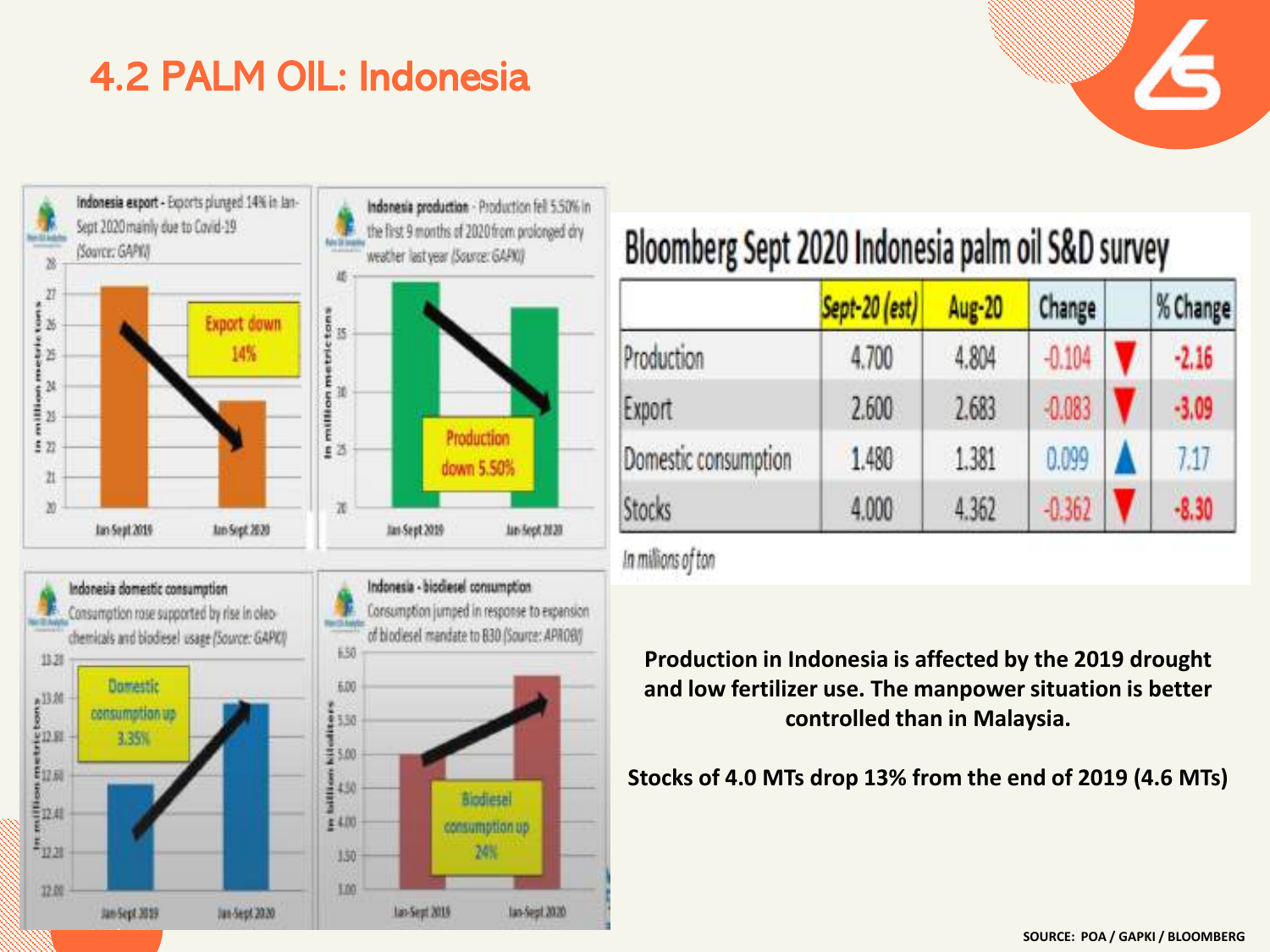#### 4.3 PALM OIL: Global



# Global palm oil production prospects (m tonnes)

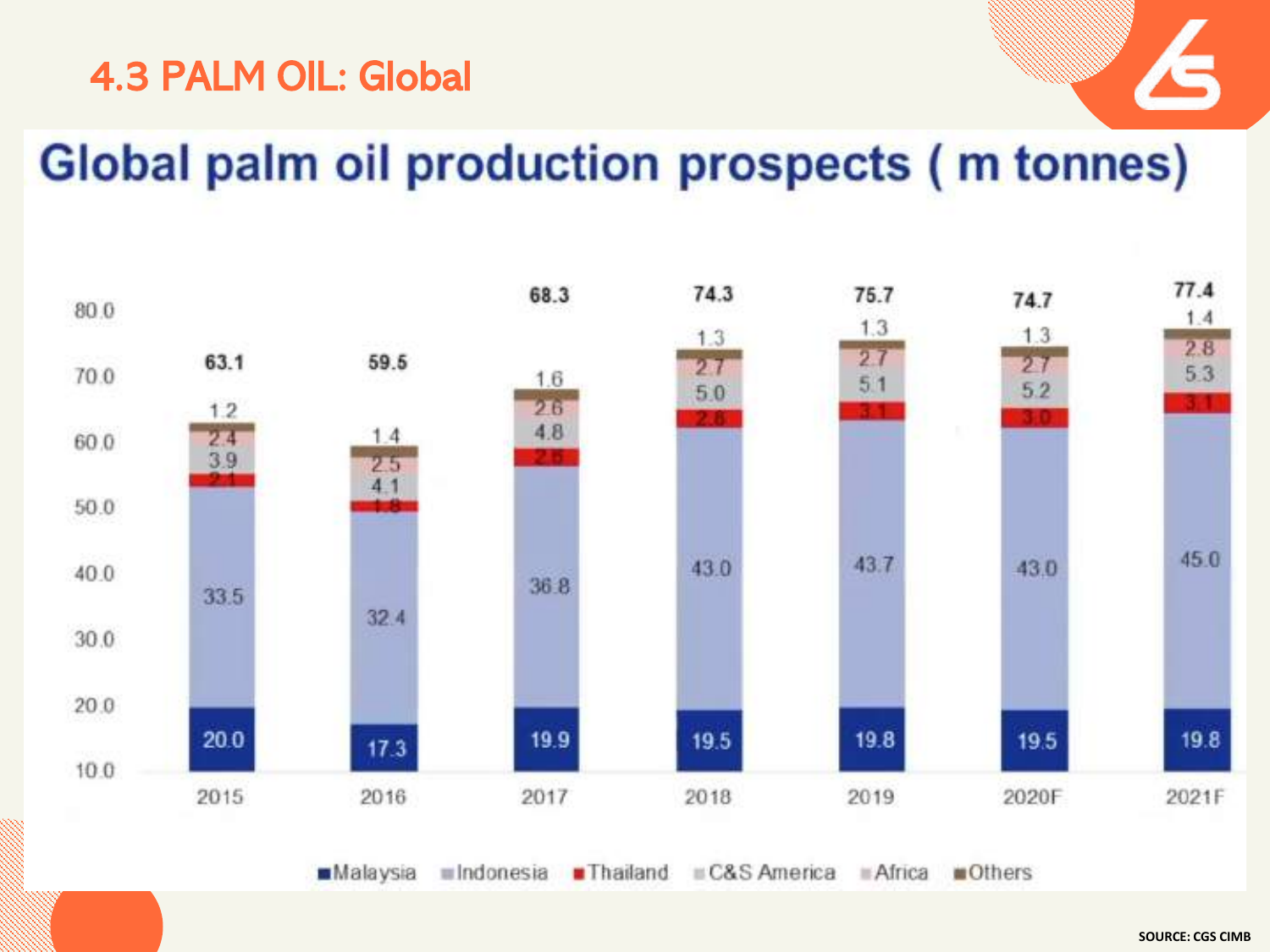#### 4.3 PALM OIL: Global

| <b>PALM OIL: World Supply &amp; Demand (Mn T)</b> |          |       |                   |             |                 |
|---------------------------------------------------|----------|-------|-------------------|-------------|-----------------|
|                                                   | Oct/Dec  |       |                   | July/Sept   | Jan/June        |
|                                                   | 2020F    | 2019  |                   | 2020 2019   | 2020 2019       |
| Op'g stocks                                       | $13.09*$ | 14.80 | 12.74             | 14.93       | 13.55 15.27     |
| <b>Production</b><br>$\mathbb{R}^2$               | $19.45*$ | 18.72 | 20.04             | 19.83       | 35.62 37.95     |
| Indonesia                                         | $11.42*$ | 11.35 | 11.39* 11.32      |             | 20.19*21.53     |
| Malaysia                                          | $4.95*$  | 4.67  | 5.54              | 5.40        | 9.05 9.79       |
| Imports                                           | $13.64*$ | 14.06 | 13.47 13.74       |             | 23.58 27.49     |
| $EU-28$                                           | $1.94*$  | 1.96  | $2.07*$           | 2.25        | 4.24<br>4.40    |
| China, P.R.                                       | $1.95*$  | 2.40  | $1.83*$           | 1.99        | 2.66<br>3.27    |
| India                                             | $2.28*$  | 2.42  | 2.40 <sub>p</sub> | 2.69        | 2.90<br>4.93    |
| Pakistan                                          | $.79*$   | .84   | .93.              | .67         | 1.45<br>1.66    |
| Exports                                           | 14.05*   | 14.20 | 14.00             | 13.84       | 22.86 26.80     |
| Indonesia                                         | $8.13*$  | 8.30  | $7.29*$           | 7.66        | 12.40 14.16     |
| Malaysia                                          | $4.33*$  | 4.45  | 4.98              | 4.63        | 7.79<br>9.39    |
| <b>Consumption</b>                                | $19.16*$ | 19.83 | 19.17             | 19.86       | 37.14 38.98     |
| Indonesia                                         | $3.74*$  | 3.85  | $3.70*$           | 3.78        | $7.55*7.20$     |
| India                                             | $2.20*$  | 2.55  | $2.12*$           | 2.61        | $3.83*$<br>5.11 |
| $EU-28$                                           | $1.96*$  | 2.06  | $2.15*$           | 2.22        | 4.09<br>4.20    |
| China, P.R.                                       | $1.80*$  | 1.96  | $1.64*$           | 1.80        | 3.26<br>3.32    |
| End'g stocks                                      | 12.98*   | 13.55 | 13.09             | 14.80       | 12.74 14.93     |
| Indonesia                                         | $4.85*$  | 4.65  | $5.30*$           | 5.44        | 5.52<br>$4.90*$ |
| Malaysia                                          | $1.82*$  | 2.01  | 1.73              | 2.45        | 1.90<br>2.41    |
| China, P.R.                                       | $.98*$   | 1.25  | $.83*$            | .82         | $.64*$<br>.64   |
| India $\ldots$                                    | $1.02*$  | 1.32  | $.86*$            | 1.37        | 1.21<br>$.50*$  |
| Stocks/usage                                      | 16.9%    | 17.1% |                   | 17.1% 18.6% | 17.2% 19.1%     |

**There are many indicators giving strength to the palm market:**

- **1) Stocks in Malaysia** at the end of September were 1.7 MTs, **the lowest in more than 3 years.**  It is expected to be even lower in October. Production is being affected in the short-term by La Niña.
- **2) Production in Indonesia was below expectations in recent months,** affected by the drought of 2019, lower fertilizer use and low growth of new crops.
- **3) Tight scenario for the rest of the oils:** sunflower harvest failure, weak rapeseed harvest and many doubts regarding soybean production in drought-affected South America.

**The main risk for prices is the strong price differential between CPO and diesel, with the possibility of a worsening of the sanitary crisis, which could affect the demand for both biodiesel and food in the HORECA sector. Indonesia's biodiesel policy will be the other crucial element for prices in the medium term.**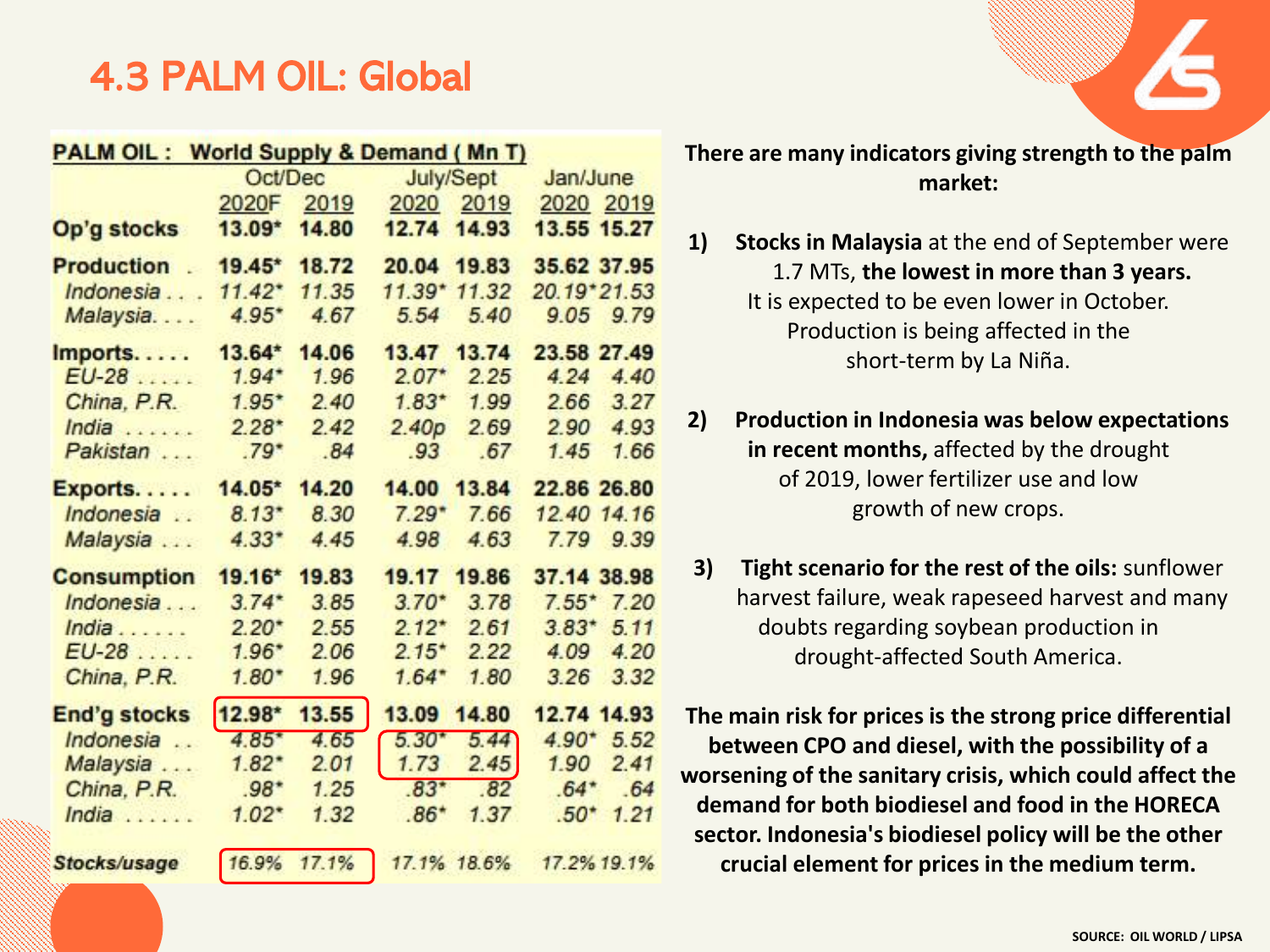### <span id="page-12-0"></span>5. LAURIC OILS

| MPOB: Malaysia September 2020<br>Palm kernel production, stocks & exports |                             |                   |  |  |  |  |  |
|---------------------------------------------------------------------------|-----------------------------|-------------------|--|--|--|--|--|
| <b>PRODUCTION</b>                                                         | Sept 2020 lin million tons! | % change from Aug |  |  |  |  |  |
| Palm keme                                                                 | 466,080                     | 139               |  |  |  |  |  |
| Crude palm kemel oil                                                      | 210,760                     | -194              |  |  |  |  |  |
| <b>END-MONTH STOCKS</b>                                                   |                             |                   |  |  |  |  |  |
| Palm kernel                                                               | 176,888                     | 724               |  |  |  |  |  |
| Crude palm kemel oil                                                      | 299,722                     | 123               |  |  |  |  |  |
| Processed palm kernel oil                                                 | 151,788                     | 17.42             |  |  |  |  |  |
| Total palm kemel oil                                                      | 445,510                     | 4.00              |  |  |  |  |  |
| <b>EXPORT</b>                                                             |                             |                   |  |  |  |  |  |
| Crude paim kemel oil                                                      | 49.239                      | 艾肠                |  |  |  |  |  |
| Processed palm kemel oil                                                  |                             | 30.58             |  |  |  |  |  |
| Palm kernel oil                                                           | 134,714                     | 31.58             |  |  |  |  |  |

#### Philippines CVD export Jan-Sept





During September, **PKO exports in Malaysia** were the best in 30 months. Stocks were 6% below August, although practically at the same level as 2019. The situation seems to be balanced.

Typhoon Molave caused some damage in the provinces of Visayas and Quezon, affecting copra production in the Philippines. This is likely to have negative effects on **CNO** production, which has already suffered heavily across the country from the strict confinement measures in recent months. Exports up to September have accumulated a 30% drop due to the lack of supply.

CNO supply is likely to be tight until at least Q1 2021, so it is expected the CNO-PKO spread to remain historically high, even above US\$200/MT until Q1 2021.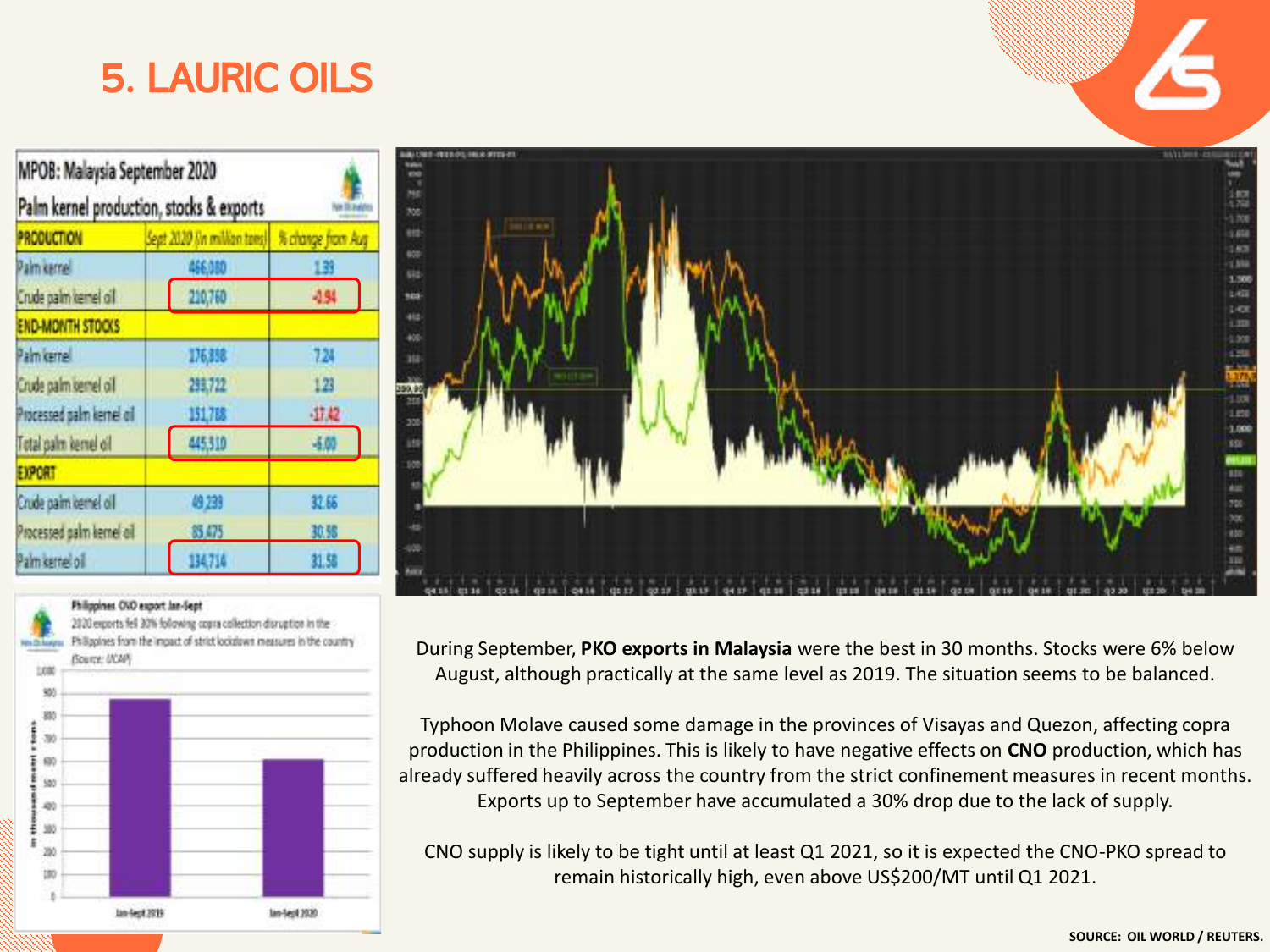#### <span id="page-13-0"></span>6.1 SUNFLOWER OIL



**Oil World estimates a drop in SFO production of 2.5 MTs, which will be the first since 14/15. The S/C ratio worldwide could be the lowest of the last 5 campaigns.** 

| SUNSEED: World Supply & Demand (Mn T) |                      |               |               |               |
|---------------------------------------|----------------------|---------------|---------------|---------------|
| Open'g stocks                         | 20/21F<br>3.72       | 19/20<br>3.61 | 18/19<br>3.39 | 17/18<br>3.60 |
|                                       |                      |               |               |               |
| <b>Production</b>                     | 50.76 55.76          |               | 52.04         | 49.10         |
| $EU-28$                               | 8.87                 | 9.48          | 9.48          | 10.06         |
| Russia  13.00*                        |                      | 15.38         | 12.76         | 11.00         |
| Ukraine  14.50*                       |                      | 16.50         | $15.25*$      | 13.40         |
| Rep. of S. Africa                     | $.90^{\circ}$        | .79           | .68           | .86           |
| U.S.A.                                | 1.27                 | .89.          | .96           | .97           |
| Argentina                             | $3.00*$              | 3.15"         | $3.53^*$      | 3.40          |
| $T$ urkey                             | 1.55"                | $1.70*$       | 1.53"         | 1.70          |
| Total supplies                        | $54.48$ <sup>*</sup> | 59.37         | 55.43         | 52.70         |
| Crush (Sept/Aug) 45.85*               |                      | 50.55         | 46.85         | 44.40         |
| Other use                             | $5.15*$              | 5.10          | 4.97          | 4.91          |
| End'g stocks                          | $3.48*$              | 3.72          | 3.61          | 3.39          |
| EU-28 (July 31)                       | $.73*$               | .92           | .85           | .89           |
| Russia & Ukraine                      | .40"                 | $.48^*$       | .72           | .43           |
| Argentina (Sep 30)                    | :95*                 | 1.16"         | .96           | .99           |



**With the harvest nearly finished in the Black Sea, 5 MTs are lost worldwide,** with Russia and Ukraine well below the previous campaign. The EU also finishes below expectations. The only big left is Argentina, where seeding is at 60% and the situation has partially improved in the last 15 days.

| <b>SUNSEED</b><br>$_{0}$ <sub>1</sub> | World  | Balance | (1000 T)    |        |        |
|---------------------------------------|--------|---------|-------------|--------|--------|
|                                       | Oct    | Oct     | Oct         | Oct    | 0ct    |
|                                       | Sept   | Sept    | Sept        | Sept   | Sept   |
|                                       | 20/21F | 19/20   | 18/19       | 17/18  | 16/17  |
| <b>Ending stocks</b>                  |        |         |             |        |        |
| EU-28                                 | $600*$ | 685*    | 581*        | $506*$ | $502*$ |
| Russia                                | 200*   | $190*$  | 180*        | $170*$ | 200*   |
| Ukraine                               | $270*$ | $285*$  | $355*$      | $315*$ | $230*$ |
| Argentina                             | $116*$ | $115*$  | 103         | 121    | 106*   |
| China, PR.                            | 235*   | $288*$  | $152*$      | $76*$  | $80*$  |
| India                                 | $200*$ | $218*$  | $255*$      | $321*$ | $300*$ |
| Turkey                                | $130*$ | $230*$  | $90*$       | $115*$ | $90*$  |
| Oth countries                         | 832*   | 1091*   | 1101*       | 893*   | 1049*  |
| $Total$                               | 2583   | 3102    | 2816        | 2517   | 2557   |
| Stocks/Usage(b)                       | 13.0%  |         | 14.6% 14.4% | 13.1%  | 14.1%  |

**SOURCE: OIL WORLD / BCBS / APK INFORM**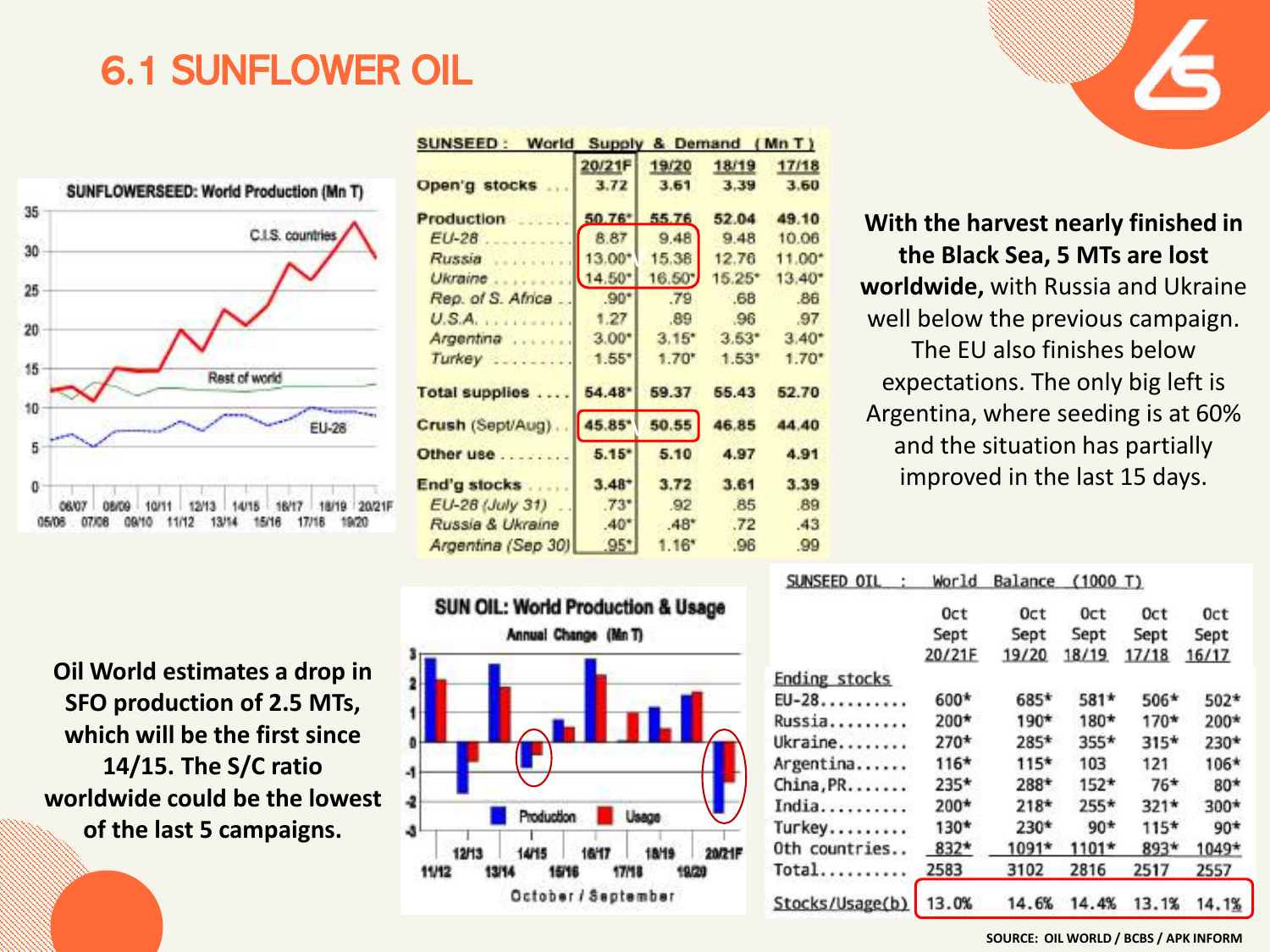### 6.2 SUNFLOWER OIL



India: import of sunflower oil, thsd tonnes  $2700$ 2 612  $19/20$  $20/21$ forecast

The supply of oil for the rest of the year is low, so the market is in reverse. **The price of SFO should be high enough vs. the rest of oils to drive a rationalization of demand. Therefore, in the medium term it is expected that prices will be high for sunflower vs. other oils.**

**An important high oleic harvest, in addition to the effect that the first phase of covid-19 had on high oleic demand, reduced premiums upon conventional oil. It is not expected that high oleic premiums will recover in the short-term. New restrictive measures in Europe could even put further pressure on the high oleic premium level.**





**SOURCE: OIL WORLD / APK INFORM / LIPSA**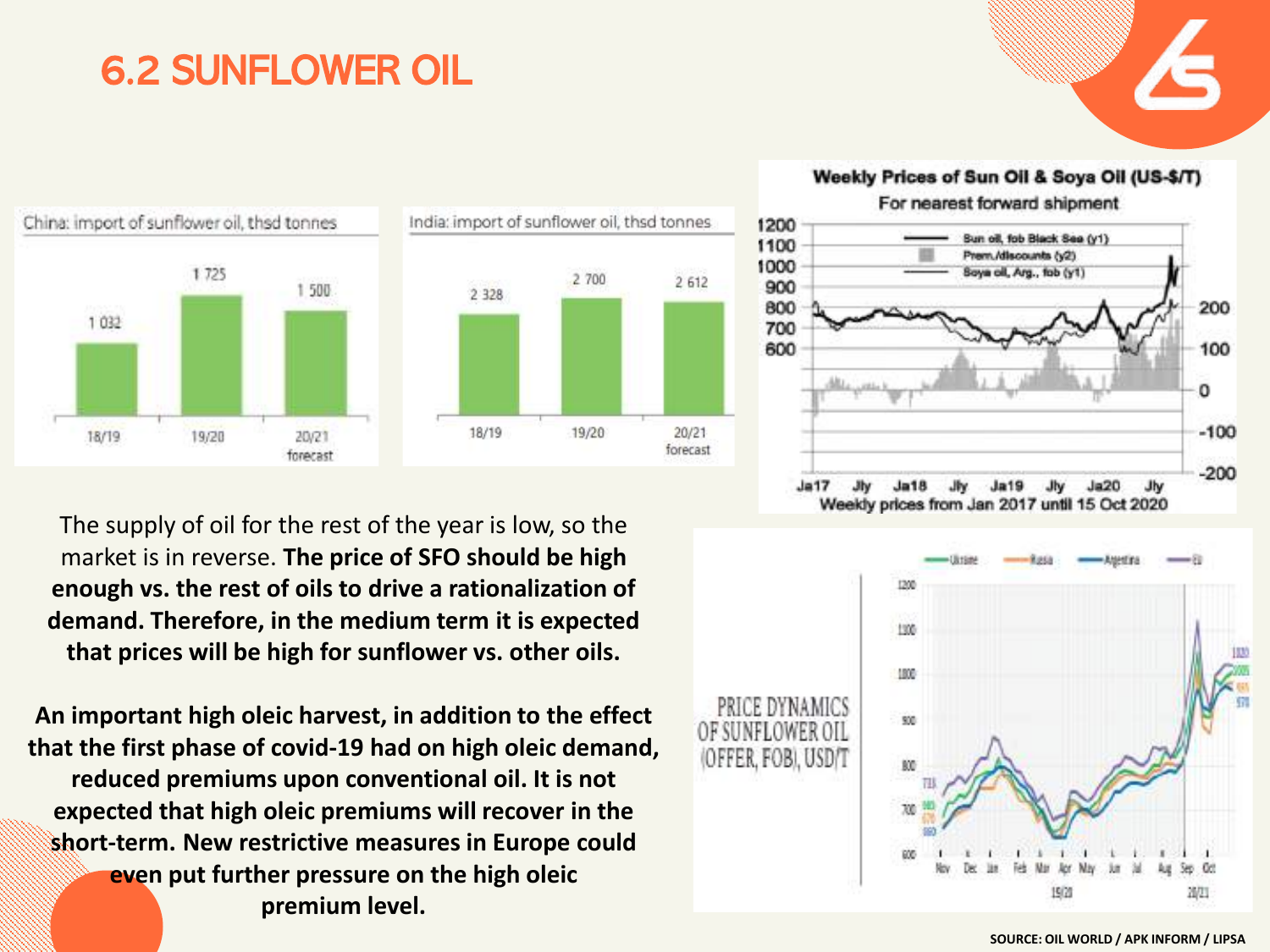#### <span id="page-15-0"></span>7. SOYBEAN OIL

#### SOYBEANS: World Supply and Demand (Mn T)

| <b>Opening stocks</b> | 20/21F<br>97.20      | 19/20<br>111.00 | 18/19<br>93.42 | 17/18<br>93.77 |
|-----------------------|----------------------|-----------------|----------------|----------------|
| <b>Production</b>     | 366.73*              | 338.30          | 360.99         | 343.25         |
| N. Hemisphere         | 166.55*              | 144.53          | 169.60         | 168.58         |
| $EU-28$               | $2.72*$              | 2.75            | 2.85           | 2.68           |
| Russia&Ukraine        | $8.42*$              | $9.20*$         | $8.83*$        | $8.12*$        |
| Canada                | 6.14                 | 6.15            | 7.42           | 7.72           |
| U.S.A.                | 116.15               | 96.67           | 120.51         | 120.07         |
| China, P.R.           | 17.90*               | 15.97           | 14.34          | 16.66          |
| $India$               | $9.80*$              | $8.50*$         | $10.50*$       | $8.30*$        |
| S. Hemisphere         | $200.18*$            | 193.77          | 191.39         | 174.67         |
| Argentina             | $50.50*$             | 49.60*          | 54.30*         | 34.80*         |
| Brazil                | $131.50^*$           | 126.50*         | 120.75*        | 123.38*        |
| Paraguay              | $10.30*$             | 10.55           | 8.52           | $9.95*$        |
| Uruguay $\ldots$ .    | $2.70*$              | $2.35*$         | $2.95*$        | $1.50*$        |
| <b>Total supply</b>   | 463.93*              | 449.30          | 454.41         | 437.02         |
| Crush (Sept/Aug).     | 320.83*              | 309.10          | 301.76         | 302.90         |
| Other use             | 44.00*               | 43.00           | 41.65*         | 40.70          |
| <b>Ending stocks</b>  | 99.10*               | 97.20           | 111.00         | 93.42          |
| U.S.A.<br>Aug 31      | $9.13*$              | 14.25           | 24.74          | 11.92          |
| Argentina Aug 31      | $37.50^*$            | $33.20*$        | $32.90*$       | $23.60*$       |
| Aug 31<br>Brazil      | 23.90*               | $22.55*$        | 36.08*         | $35.42*$       |
| Other countries       | $28.57$ <sup>*</sup> | $27.20*$        | 17.28*         | $22.48^*$      |
| Stocks/usage          | 27.2%                | 27.6%           | 32.3%          | 27.2%          |

**According to USDA data, 83% of the US crop was harvested on 25/10,** compared to 73% historically. The market now follows closely the long line ups over its ports, which could delay deliveries mainly to China.

**Brazil, Paraguay and Argentina have received very necessary rains in the last 3 weeks,** however the lack of humidity continues. With an 80% chance of having a typical La Niña climate in the next 3 months, **the risk of dry weather for South America is high. In Brazil there was a quick progress in seeding in the last 10 days, something that had the market very worried.**

Dependence on soybeans will increase during the new campaign. **To a balance that seems fair (even being optimistic for South America), we must add that much of the stocks are in Argentina, where the producer does not sell** and therefore are not available for the market.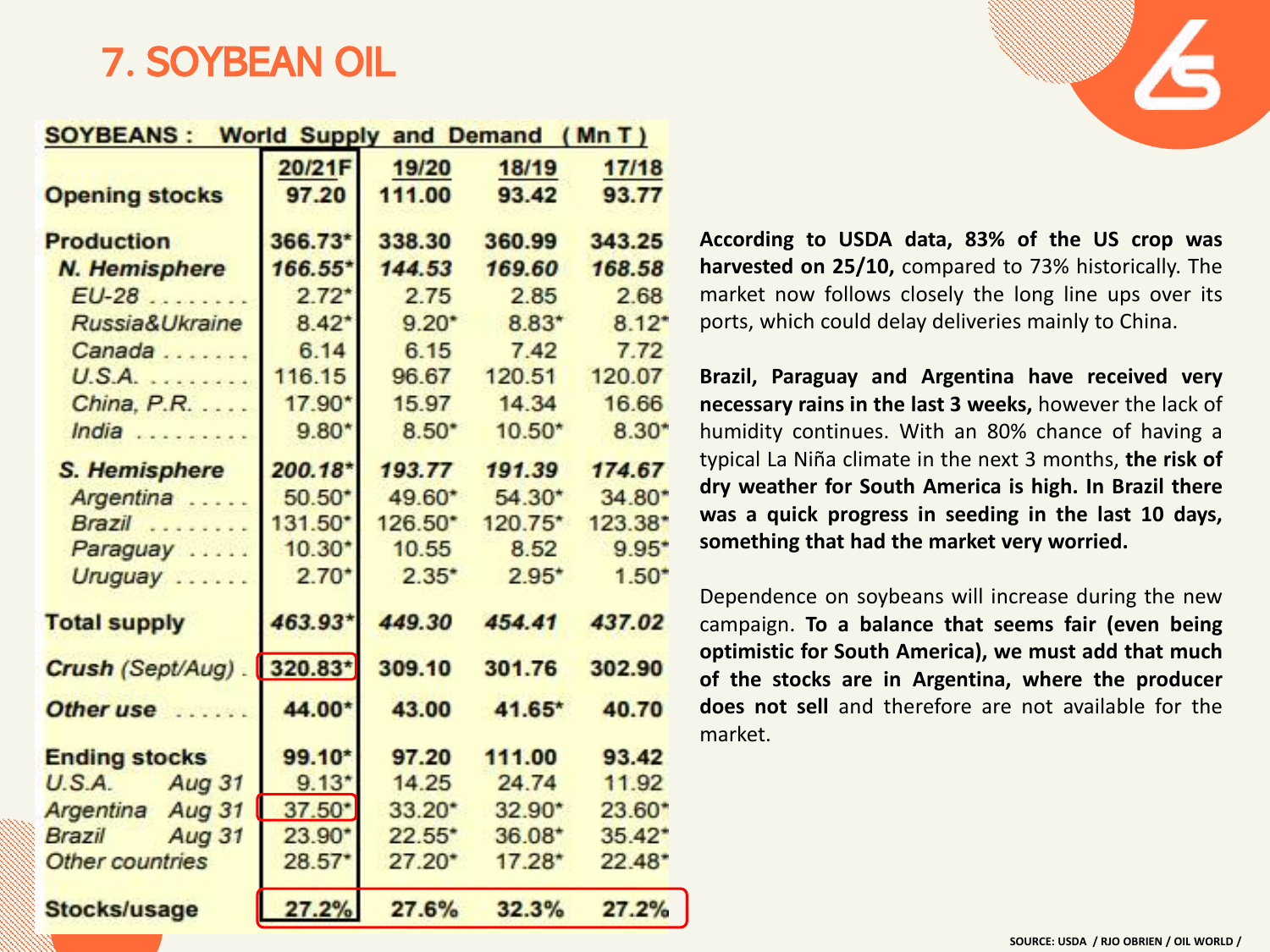#### 7. SOYBEAN OIL

#### Demand surprise: Let's start with US biodiesel feedstock use

This depicts year-on-year changes in use of individual feedstocks in US biodiesel output. Until mid-year total biodienel output was down. Use of yellow grease (recycled cooking sil) and animal fats plunged, as did corn oil from ethanol plants. Therefore, soy oil use grew impressively in order to fill the resulting gas.



The first phase of covid-19 proved that lock-in does indeed have a strong impact on fuel demand and therefore on biofuels. However, **the low supply of other feedstocks (such as OCU or Animal Fat) has increased the use of soybean oil in the US. Stocks for September are in line with previous years, but crushing was a record for this month.**

**The situation looks firm** since the **USA** is with a major part of the used capacity, **Brazil** reduced import tariffs of the whole complex to relieve the internal situation and in **Argentina** the Farmer selling is almost null, consequently the level of crushing is very low. Added to this is the loss of sunflower production, which could imply a higher demand for soybean oil.

The investment funds still have a very strong purchased position in the soybean complex. **Again the climate in South America and the demand from China will be the main factors to follow.**







**SOURCE: USDA / RJO OBRIEN / OIL WORLD / VAN TRUMP**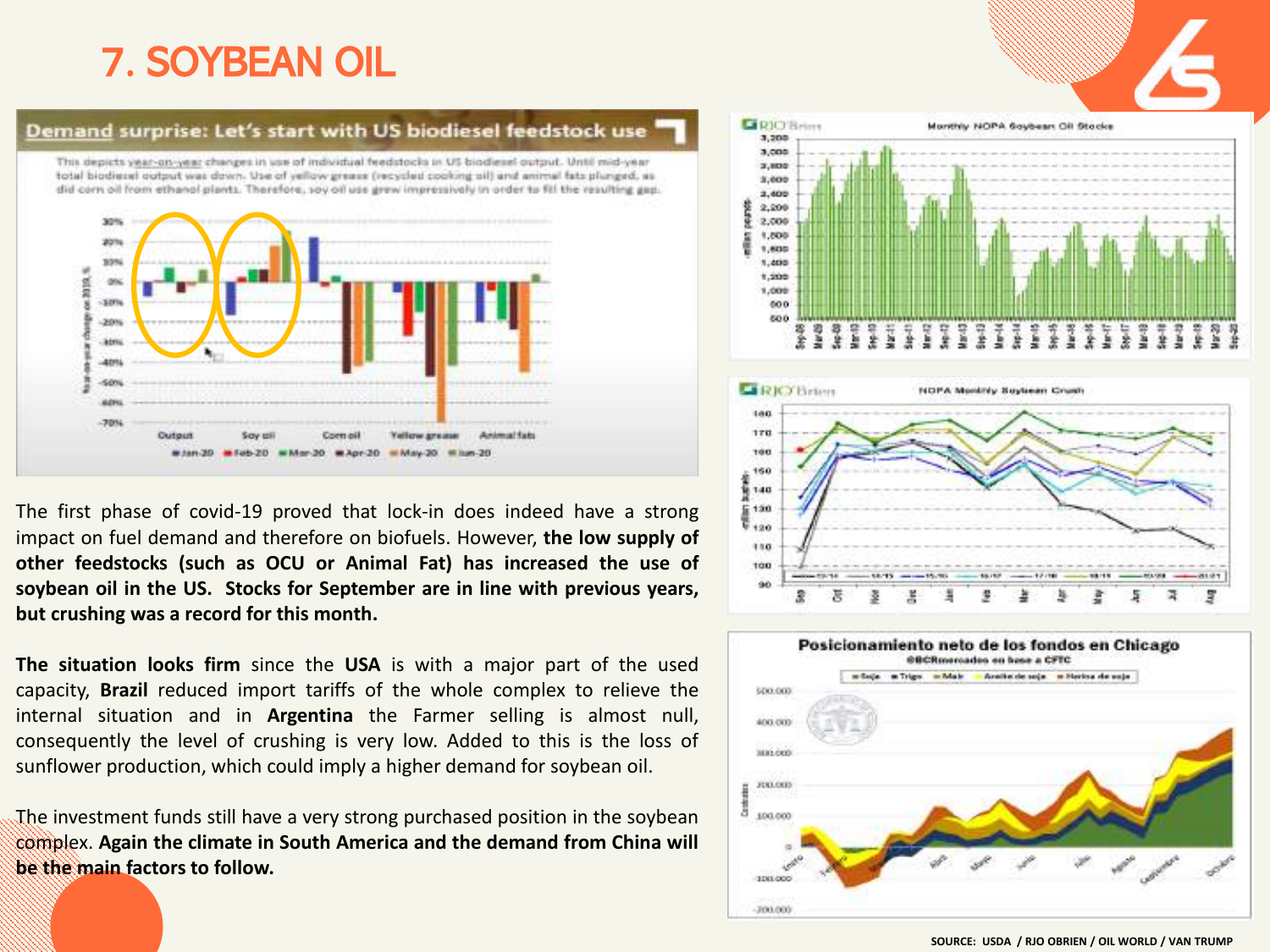#### <span id="page-17-0"></span>8. RAPESEED OIL

#### 1.4: RAPESEED PRODUCTION IN MAIN COUNTRIES IN 2020/21

|              |         | Area (Mha) |                    |         | Yield (t/ha) |                    |         | <b>Production (Mt)</b> |                    |  |  |
|--------------|---------|------------|--------------------|---------|--------------|--------------------|---------|------------------------|--------------------|--|--|
|              | 2019/20 | 2020/21    | Al prev.<br>report | 2019/20 | 2020/21      | A/ prev.<br>report | 2019/20 | 2020/21                | Al prev.<br>report |  |  |
| Canada       | 8.46    | 8.32       | 0.00               | 2.30    | 2.31         | $-0.05$            | 19.48   | 19.19                  | $-0.40$            |  |  |
| China        | 6.55    | 6.68       | 0.00               | 2.03    | 2.02         | 0.00               | 13.28   | 13.49                  | 0.00               |  |  |
| EU 28        | 5.57    | 5.47       | 0.00.              | 3.11    | 3.13         | 0.01               | 17.32   | 17.14                  | 0.05               |  |  |
| India        | 6.90    | 7.14       | 0.00               | 1.10    | 1.10         | 0.00               | 7.60    | 7.85                   | 0.00               |  |  |
| Australia    | 1.80    | 2.38       | 0.00               | 1.30    | 1.45         | 0.06               | 233     | 3.44                   | 0.15               |  |  |
| Russia       | 1.46    | 1.43       | 0.00               | 1.44    | 1.43         | 0.14               | 211     | 2.05                   | 0.20               |  |  |
| Ukraine      | 1.32    | 1.11       | 0.00               | 2.67    | 2.44         | 0.00               | 3.52    | 2.72                   | 0.00               |  |  |
| <b>USA</b>   | 0.78    | 0.75       | 0.01               | 2.04    | 2.03         | $-0.02$            | 1.58    | 1.51                   | 0.01               |  |  |
| Belarus      | 0.34    | 0.38       | 0.02               | 1.68    | 1.88         | 0.05               | 0.58    | 0.71                   | 0.06               |  |  |
| <b>World</b> | 34.57   | 35.06      | 0.01               | 2.01    | 2.00         | $a\omega$          | 69.63   | 69.96                  | 0.00               |  |  |

| EU-28: Rapeseed Supply & Demand (Mn T)        |          | July    | / June  |         |       |
|-----------------------------------------------|----------|---------|---------|---------|-------|
|                                               | 20/21F   | 19/20   | 18/19   | 17/18   | 16/17 |
| <b>Opening stocks</b>                         | 1.28     | 2.05    | 2.20    | 1.29    | 1.16  |
| Output                                        | 16.99*   | 17.20   | 20.06   | 21.96   | 20.48 |
| thereof: France                               | 3.26     | 3.50    | 4.98    | $5.24*$ | 4.74  |
| Germany                                       | 3.51     | 2.83    | 3.68    | 4.28    | 4.58  |
| Poland                                        | $2.67*$  | $2.51*$ | $2.26*$ | $2.65*$ | 2.17  |
| U.K.                                          | 1.07     | 1.75    | 2.01    | 2.17    | 1.78  |
| Czech Rep                                     | 1.25     | 1.16    | 1.41    | 1.15    | 1.36  |
| Romania                                       | $.53*$   | $.69*$  | 1.61    | $1.85*$ | 1.73  |
| Imports $(a)$                                 | $6.33*$  | 5.98    | 4.29    | 4.24    | 4.96  |
| thereof: Ukraine.                             | $2.17*$  | 2.87    | 2.17    | 1.73    | 1.00  |
| Canada                                        | $2.04*$  | 2.03    | .42     | .47     | .76   |
| Australia                                     | $1.90^+$ | .86     | 1.44    | 1.86    | 3.12  |
| Exports $(a)$                                 | $.02*$   | .03     | .06     | .13     | .32   |
| Crushings                                     | $22.82*$ | 23.20*  | 23.62   | 24.19   | 24.17 |
| Other use (b)<br>1.121                        | $.71*$   | $.72*$  | .81     | .97     | .83   |
| Ending stocks                                 | $1.05*$  | $1.28*$ | 2.05    | 2.20    | 1.29  |
| (a) EU intra-trade is excluded. (b) Residual. |          |         |         |         |       |

**Rapeseed oil prices in Europe followed only partially to the rest of oils.** A very tight situation is observed in the upcoming months resulting in a spread of 40 Euros / MT between the Nov-Dec-Jan and Feb-Mar-April positions.

On the **supply** side we find elements of firmness for prices, with another weak harvest in the EU and UK, as well as a bad start in Ukraine, an important EU supplier. On the **demand** side, it is perceived as strong for human consumption but there are many doubts about the energy sector, based on low oil prices and new lock-in measures in Europe. This will be a key factor to follow during the next month.